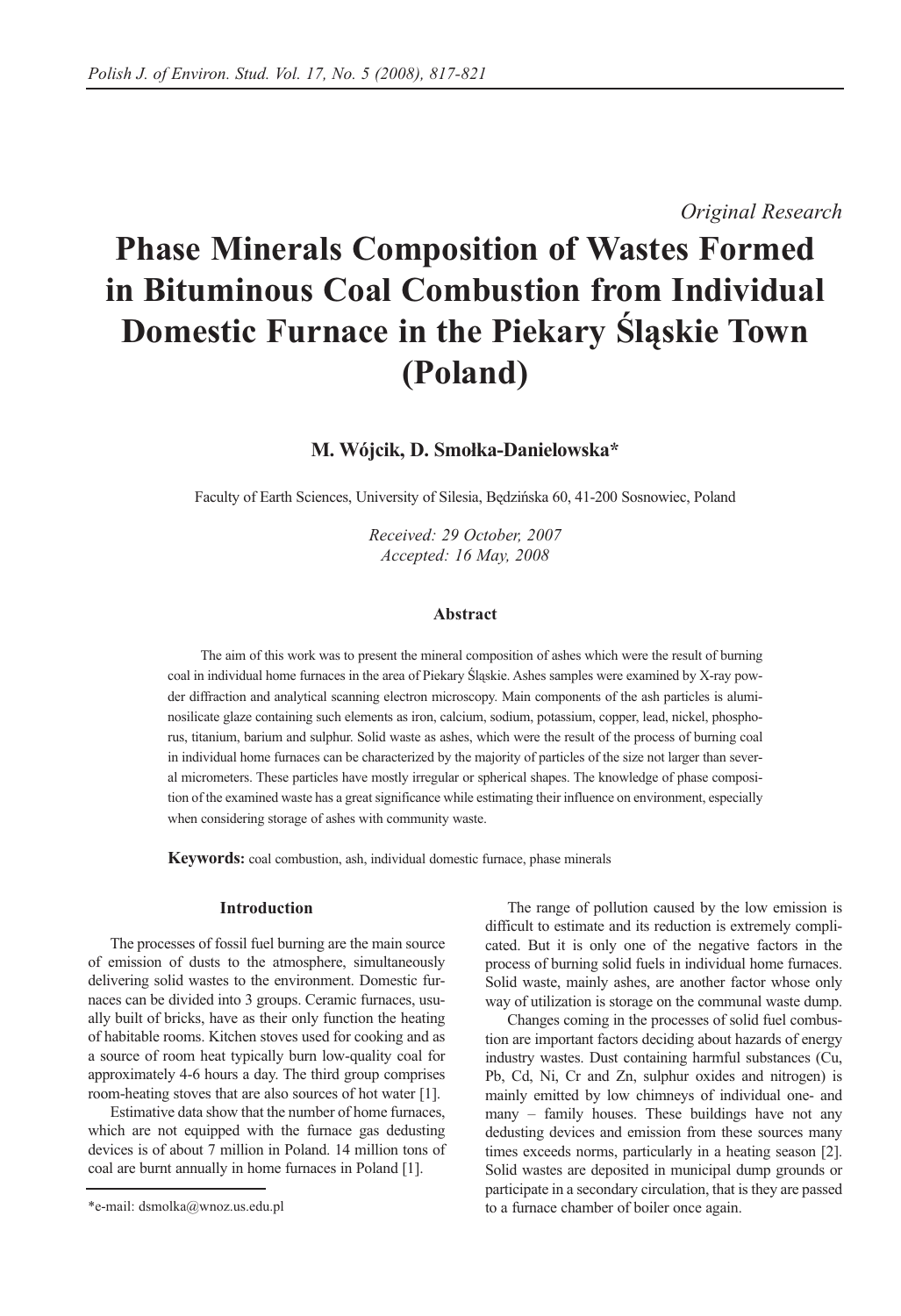Anthropogenic pollutants cause degradation of natural environment, they affect negatively both living organisms and material goods. The dust pollutants are one of the most menaces to human health as a of result mechanical aggravation of skin, mucous membranes, conjunctivas as well as the different kinds of complication in the metabolic system [3-4].

Solid wastes from power plant are significantly different to wastes from individual house furnaces in their chemical composition, and the morphology of their particles [5- 8]. It is related to type of solid fuel, as well as to the process of its combustion.

#### **Investigative Material**

The investigated material comprised ashes formed in bituminous coal combustion in individual house furnace located in the Piekary Śląskie (Dąbrówka Wielka, Brzozowice Kamień and Dołki) town situated in the easternmost part of Silesia (Poland). Geographical co-ordinates defining the town location are as follows: 50º25' of northern latitude and 18º52' of eastern longitude. The whole town area is situated in the northern part of the Upper Silesia Industrial Region [9].

Separate samples (total amount  $-12$ ) were collected twice a month from each furnace during winter season, in the heating time of 2005/2006. Samples were taken from ash-pans under hand-fired grates. In the case of every furnace, the average daily use of coal was about 42 kg and, from each, 8 kg of ash resulted. The samples collected from individual furnaces were never mixed.

Bituminous coal (peas) from "Piekary" Mining Plant was being burnt there. Bituminous coal was combusted in the boilers of the Zębiec SWK -21 and Unical type, built of a steel welded water trunk. Indicative thermal power in dependence from stove carried out 20-24 kW and admissible pressure 0.2 MPa. Temperature of combustion gas in boilers was from 160 to 270ºC.

#### **Methods of Investigation**

Qualitative phase analysis of ashes and bituminous coal was carried out with the method of scanning electron microscopy using Philips XL 30 TMP under analytical conditions such as acceleration voltage 15 kV, beam current intensity 20 nA and equipped with EDAX EDS Sapphire system. Analyses were performed on carbon rings and polished pellets – the samples were mounted in epoxy resin.



Fig. 1. SEM image with EDS spectrum of aluminosilicate particle in ash from domestic furnace.



Fig. 2. SEM image with EDS spectrum of PbS in ash from individual domestic furnace.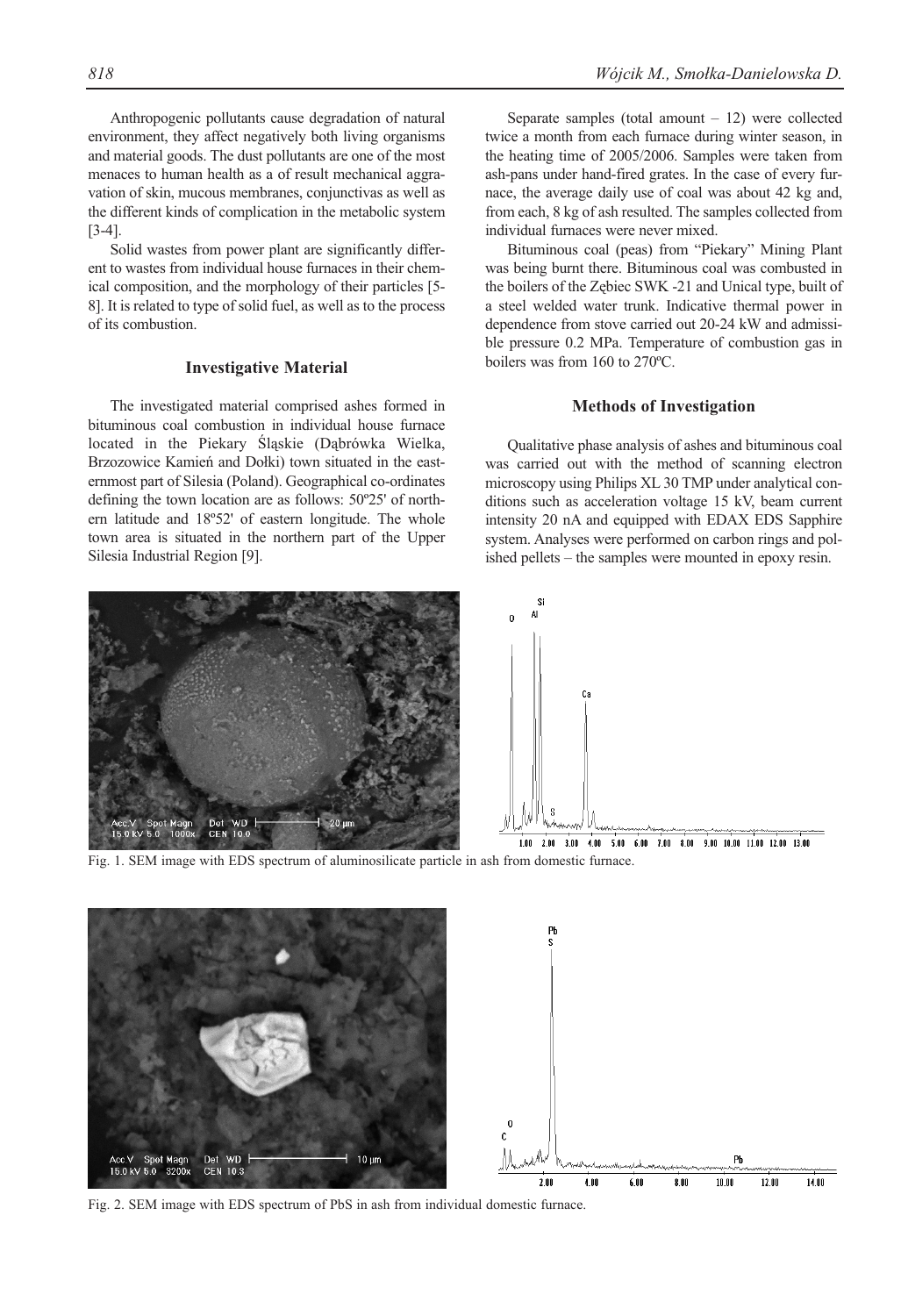The samples were examined by X-ray powder diffraction using  $Co-K\alpha_1$  (from graphite monochromator) radiation in Philips PW 3710 diffractometer to determine the abundance of the most common crystalline components of the ash. The time of impulses counting in the step method was 3 second (per a step), counter speed was 0,02º per minute, lamp voltage  $-45 \text{ kV}$  and current intensity  $-30 \text{ mA}$ .



Fig. 3. Gypsum twin in ash from domestic furnace.



Fig. 4. Barite particles (white points) in ash from domestic furnace.

# **Results and Discussion**

Investigations made enabled to find the phase composition of wastes formed in the process of bituminous coal combustion in individual furnace in the Piekary Śląskie town. In the studied samples of ashes diffractograms show high background and a hump, characteristic for amorphous substance, with maximum at 26º-27º 2θ and 20º-50º 2θ.

X-ray diffractive analyses show that the amorphous phase makes up about 60 vol.% of the waste. The estimate was obtained using the Rietvelda method. Crystalline aluminosilicates dissolve with difficulty. However, in their amorphous form, they are more soluble. The degree of solubility depends on the prevailing pH, temperature and the size of the ash particles.

Amorphous glaze substance is present in the examined samples of ashes, which makes the characteristic projection on diffraction patterns. Problems with phases' identification appear also when there were more than six of them in the sample (peaks interlay on one another) and these, which occur in 2-5% do not appear on diffraction patterns or they have appeared only as single reflections. Literature data concerning minimum detectable amount of different materials in a given sample confirm this fact [10].

Among marked crystal phases in the examined ash samples there occur anhydrite, gypsum, hematite, magnetite, goethite, quartz, calcite, mullite, periclase, kaolinite, dolomite, piryte, sphalerite, galena, feldspars (albite-anorthite).

The samples were observed by scanning electron microscopy (SEM). Among the anthropogenic components of wastes from individual furnaces particles the aluminosilicates with variable content of sodium, potassium, calcium and iron occur in the highest number. Their forms are mostly pointed, bar-like or spherical, while their surfaces are usually porous. Particle sizes are up to 100 µm (Fig. 1). Spherical forms reflects burning processes [11-13].

Sulphides are the most numerous group identified in studied samples of ashes. Among them galena, ZnS substance and pyrite were identified. Galena particles are of a very small sizes (up to 10 μm) with pointed and tabular forms (Fig. 2).





2.00 3.00 4.00 5.00 6.00 7.00 8.00 9.00 10.00 11.00 12.00 13.00 14.00

Fig. 5. PbCO3 particle in ash from individual domestic furnace with EDS spectrum.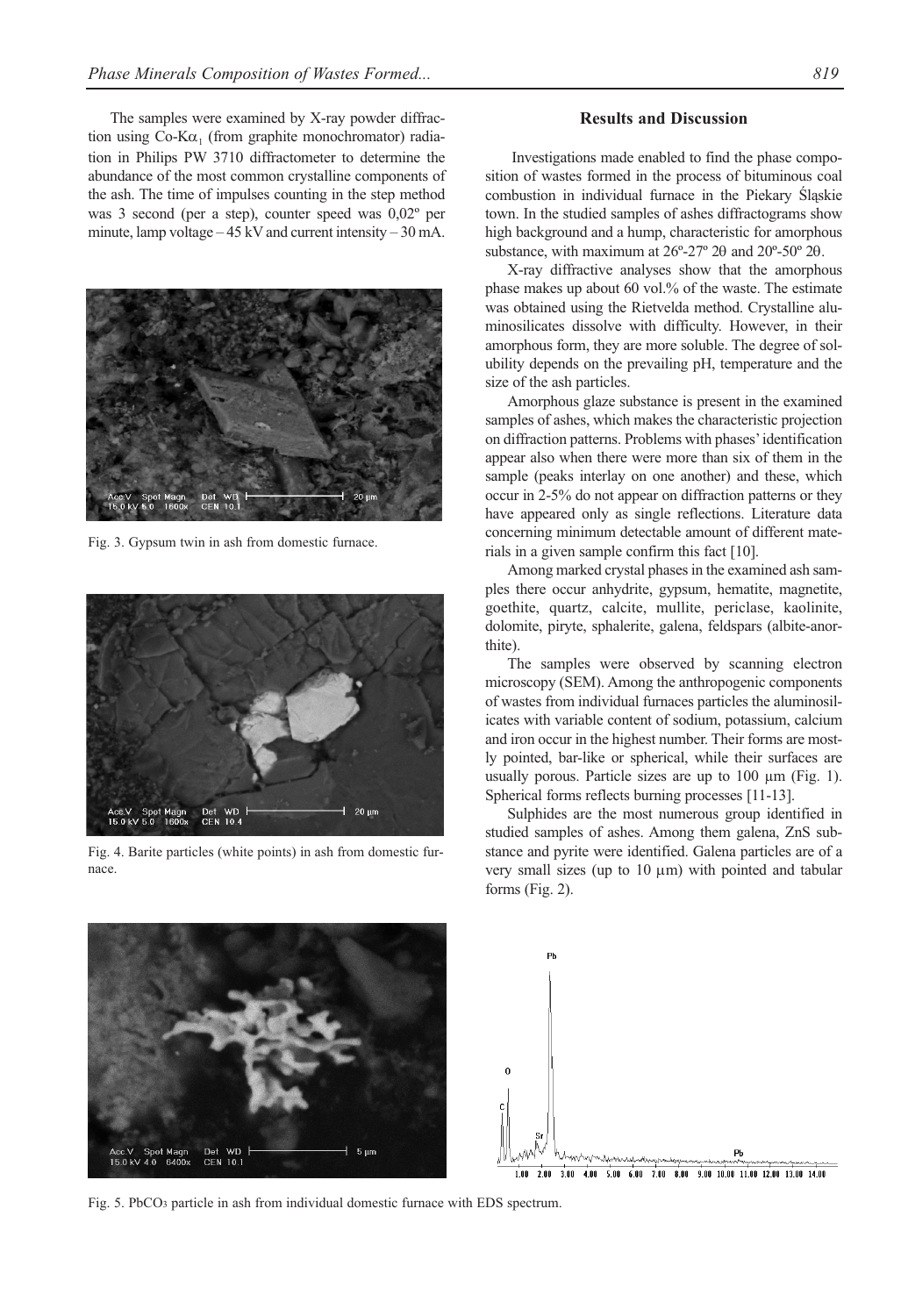Acc.V Spot Magn<br>15.0 kV 5.0 300x Det WD<br>CEN 10.3 100 um

Fig. 6. SEM image of iron oxides particles in ash from domestic furnace.

ZnS substance occurs mostly as sphalerite, which aggregates of a few tens micrometers often are found together with galena. Pyrite particles (partially oxidized) have irregular forms, sizes up to a few several hundreds of micrometers and occur in lower quantities then in the bituminous coal samples studied.

The next occurring components of ashes are numerous calcium and barium sulphates. Calcium sulphate is found as gypsum  $(CaSO<sub>4</sub>·2H<sub>2</sub>O)$  and showes variable forms. Tabular particles are often observed with twinning called swallow's tails (Fig. 3). They are of tens microns in a size. Barite occurs in a form of solid aggregates with smooth surface. Barite containing admixture of Mg, Ca, Si, Al and Na was identified. The form of these particles is usually irregular, there traces of digestion and their size is the range of a few up to several tens of micrometers (Fig. 4).

Carbonates are among the main of ashes constituents investigated. Lead carbonate  $PbCO<sub>3</sub>$  predominates here, showing irregular and pointed particles. They are the most often laced (open-work) and dendritic, and their size is up to several micrometers (Fig. 5). The accessory representative of carbonates is dolomite  $CaMg(CO<sub>3</sub>)<sub>2</sub>$ , which occurs in a form of elongated and rough surfaces, with a size often higher then 100 μm.

Iron oxides are also numerous components of ash, among them hematite in a crystalline form and amorphous form. In the case of crystalline forms, the shape of particles of iron oxides is usually pointed and oval or spherical (microspheres) in the case of the amorphic form (Fig. 6). Particle surfaces are usually smooth, and their sizes are about a few tens of micrometers. They often form aggregates.

Among accessory phases found in the ashes calcium and rare earth's elements phosphates were identified together with zirconium compounds such as silicates and oxides. In the group of rare earth's elements phosphates mainly cerium monazite was identified mainly (Ce, La, Nd, Th, Ca)  $[PO_4]$ . Its particles show a solid, irregular form, and their size is about several micrometers (Fig. 7).

The accessory components are also copper and zinc compounds, forming usually aggregates of tabular shapes



Fig. 7. SEM image of monazite particle in ash from domestic furnace.

and several micrometers in size. Single particles containing Cu, Zn and Ni are of less then 1 μm and are difficult to analyze.

### **Conclusions**

The variable phase composition of wastes from individual house furnaces showing high content of amorphous phase better soluble in aquatic environment than its crystalline equivalents are hazardous to the environment. Low temperature of combustion causes that phases difficult to analyze are formed, and many particles are less then 2 μm sizes in size.

Solid wastes are deposited in municipal dump grounds or participate in a secondary circulation, that is they are passed to a furnace chamber of boiler once again. Their deposition in storage places can have negative influences on water and soil because of their granulometric and mineral composition as well grain morphology.

However, combustion and chemical working of municipal wastes is still only marginally viable. Minimization of waste quantities and the equipping of dumps for waste segregation and safe storage are major aims of the Silesian Voivodship within which Piekary Śląskie is located. It is also important to note that many home furnaces are old and coal of poorer quality tends to be used in them.

#### **References**

- 1. HŁAWICZKA S., KUBICA K., ZIELONKA U. Partitioning factor of mercury during coal combustion in low capacity domestic heating units. The Science of the Total Environment, **312**, 261, **2003**.
- 2. PRĘCIKIEWICZ A. How to control low emission? Ekopartner, **10**, 25, **1994** [In Polish].
- 3. GÓRKA P., KOWALSKI S., ZAJUSZ-ZUBEK E., BARAN A. The lead in municipal dusts and the silos of municipal terrains an his bio-accessibility. Ochrona Powietrza i Problemy Odpadów, **4**, 139, **1998** [In Polish].
- 4. JUDA-REZLER K. Influence on environment the pollution of air. Oficyna Wydawnicza Politechniki Warszawskiej. Warszawa, **2000** [In Polish].